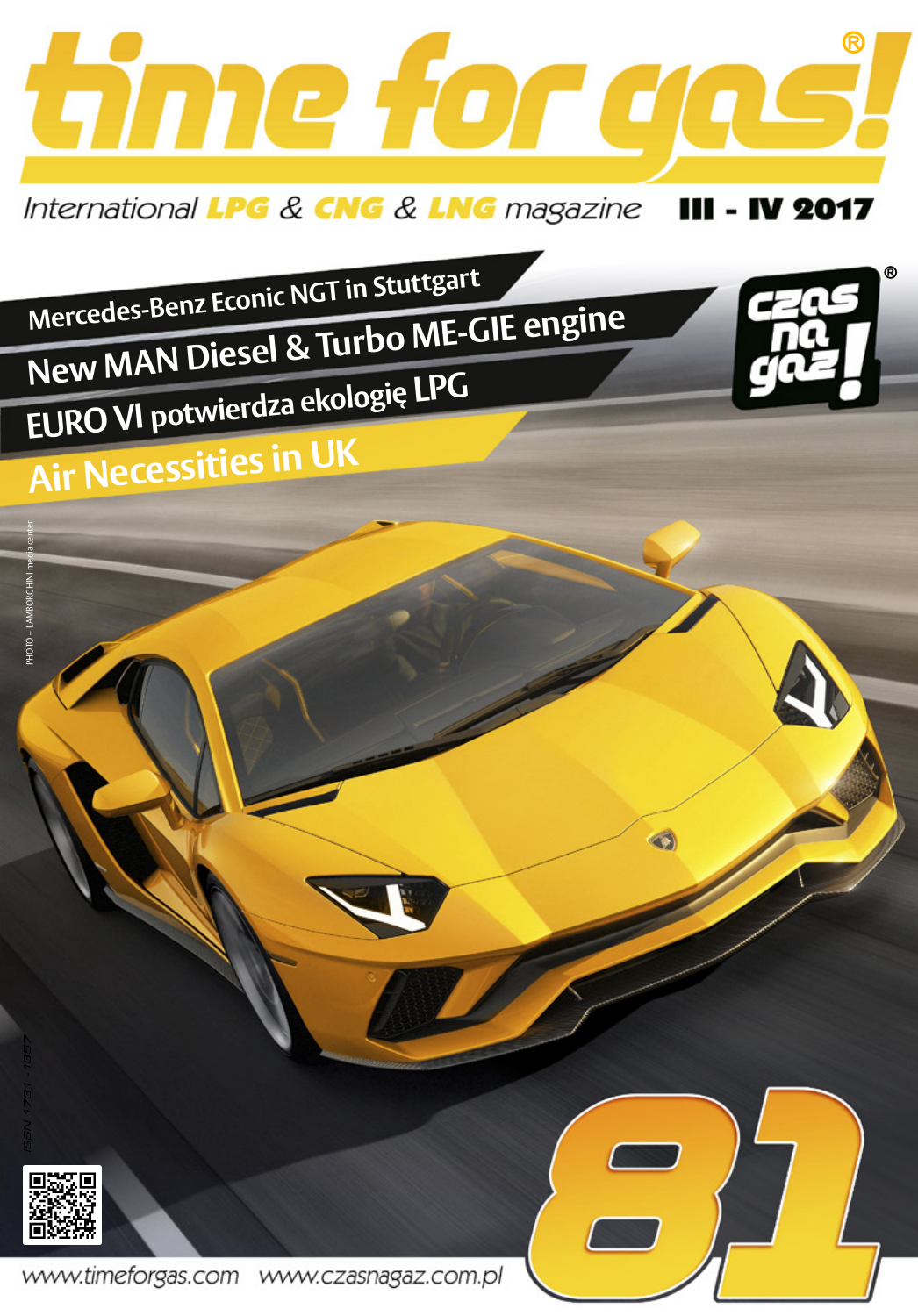

**05** Secretary General of NGVA Europe



**08** Associa **08** LPG News by World LPG Association

**10** developments in Czech Republic **10** CNG station



**14** Blue Co Blue Corridor 2017

**16** 10th annual conference<br> **16** NGV 2017 in Prague NGV 2017 in Prague

**18** ekologię LPG **18** Norma EURO VI potwierdza

**20** city centre operations **20** Green, safe, efficient vehicles for

Plat Rolls Out 300,000th<br> **22 Umweltfreundlich**, sicher<br>
und effizient in der Innenstadt<br> **22** Partnership for your elect<br>
and experienced<br>  $\frac{1}{2}$ Umweltfreundlich, sicher und effizient in der Innenstadt

**24 ICO**<br>**24 Launches CNG Pilot Tractor**<br>**34** Air Necessities TICO Launches CNG Pilot Tractor

**26 36 <sup>26</sup> <sup>36</sup>** Interview with Mr. Andrea Alghisi **D** and Mr. Marco Seimandi of Westport Fuel Systems Automotive and Industrial Group

**06 38** Adaptery<br>**16 10**<sup>th</sup> annual conference<br>**27 Adaptery**<br>**38** *x* filtrem of the sponsored texts<br>**38** *x* filtrem of the sponsored texts **27** - spor **27** Amax - sponsored texts

> **28** Diesel & Turbo ME-GIE engine **28** New MAN

**30**<br>scope of additives to the vehicle<br>gas: Fuel does not have to contain **30** MPulser from ERC, expert in the gas: Fuel does not have to contain harmful water

partnership for your electronics

Air Necessities





**39** FUEL PRICES FUEL PRICES





Ukazuje się od lipca 2003 Established in July 2003

# **REDAKCJA EDITORIAL OFFICE**<br>International LPG & CNG & LNG magazine Międzynarodowe pismo LPG & CNG & LNG

#### **WYDAWCA (EDITOR)**

Amber Media Sylwia Bujalska ul. Myśliwska 8/20, 81- 572 Gdynia, Poland

e-mail: info@amber-media.pl www.amber-media.pl

TAX ID: PL578-146-51-90

ISSN 1731-1357

### **REDAKCJA (OFFICE)**

tel. (+48) 506 180 062

e-mail: info@timeforgas.com e-mail: redakcja@czasnagaz.com.pl **Skype: czas\_na\_gaz** 

www.czasnagaz.com.pl www.timeforgas.com

### **REDAKTOR NACZELNY (CHIEF EDITOR)**

Sylwia Bujalska tel. (+48) 506 180 062 e-mail: info@timeforgas.com e-mail: info@czasnagaz.com.pl

#### **OPRACOWANIE GRAFICZNE / SKŁAD**

Paweł Wójcik e-mail: graphic@timeforgas.com **DYTRYBUCJA** w **49** krajach! **DISTRIBUTION** in **49** countries!

### **TŁUMACZENIA**

Biuro Tłumaczeń AMBIT

### www.timeforgas.com / www.czasnagaz.com.pl

-**Redakcja** nie ponosi odpowiedzialności za treść publikowanych ogłoszeń i reklam oraz może odmówić ich zamieszczenia, jeśli pozostają w sprzeczności z prawem oraz charakterem pisma. W razie konieczności, redakcja zastrze-

Present issue and archives are available freely on: http://www.timeforgas.com

The Publisher assumes no responsibility for the content of advertising, sponsored texts or written materials with copyrights of its authors. Opinions, pictures, slogans and logos stated in advertising are solely those of the advertiser. The Publisher reserves the right to reject any advertisement. While every effort has been made to ensure that the publication adheres to industry standard practices, "Czas na gaz!" maga-<br>zine, s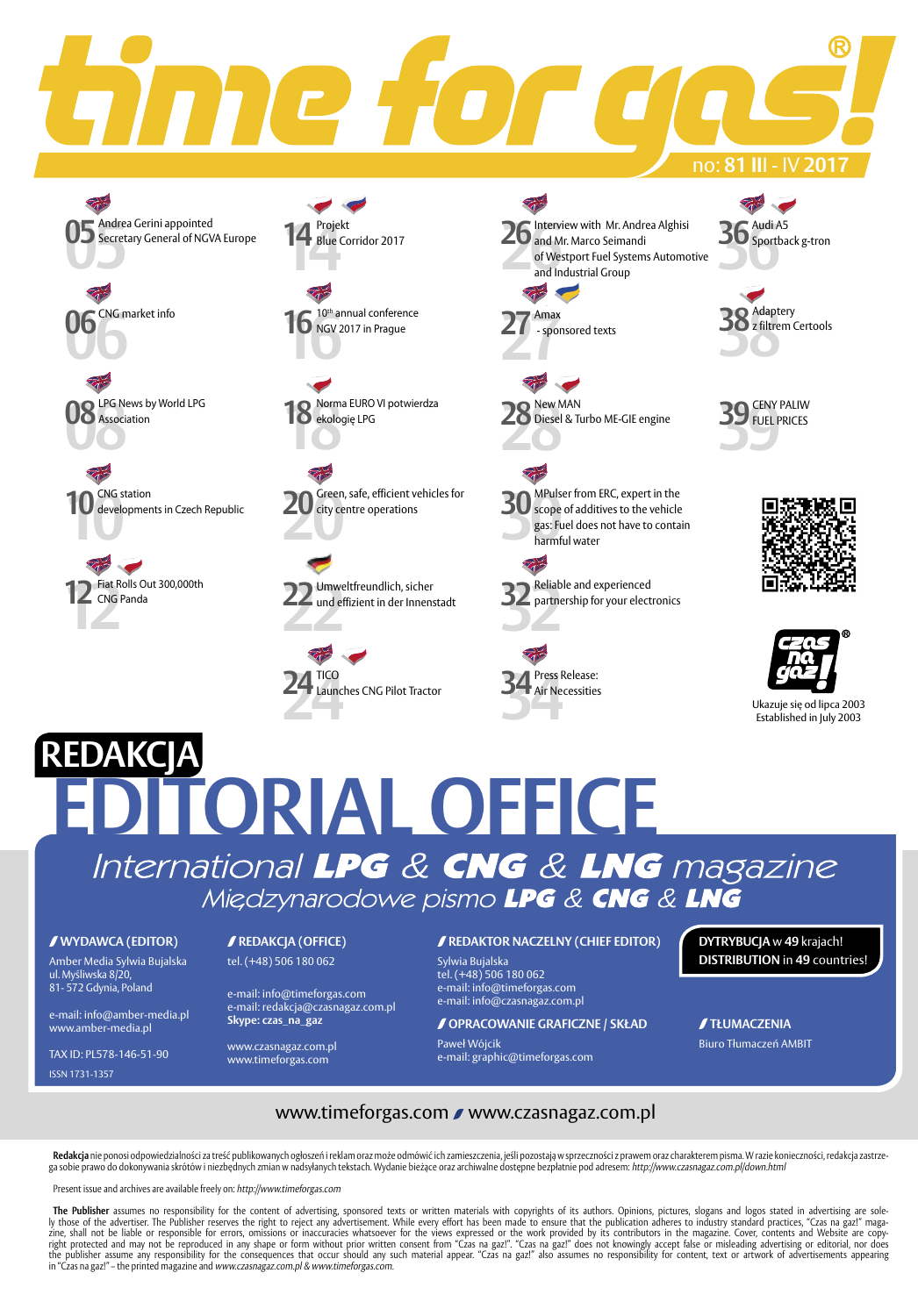# **Reliable and experienced partnership for your electronics**

**A**UTRONIC OF ITALY IS AN ACTOR ON THE MARKET OF ELECTRONIC<br>DEVICES FOR LPG AND CNG CONVERSIONS SINCE MORE THAN 20<br>WEARS YEARS.

The mission of the company has always been focused on the "reliability" of the product, and they attain great meaning to the concept of "reliability": not only closely related to the product itself, that has to bear an excellent quality/price ratio, updating of the software and of the services.

All this "reliability" is the guideline for the 2017 line of products and services, born from an attentive listening to our Customers' requirements and to the market's demand.

# ARIA  $24$

 **NEW PRODUCT:** a new ECU, 24 poles, AJ-400 ARIA 24. Great performances at an even more attractive price, to complete a "family" that proved to be successful and appreciated on the market.

 **NEW SOFTWARE:** a new software has been developed for this unit using a modern platform with the aim of easy and flexible future upgrades. The software is compatible and used for the full family of AJ-400 ARIA ECUs. One software means a lot of facilities: one manual, one training, and much better knowledge for easy and complete use of the performances to set the conversions.

 **NEW CALIBRATION:** not only the map calibration, but the new line calibration is available to all the family products, if needed. And with interchangeable management: shift from one to the other with the touch of a button!

**NEW OS:** the new software runs perfectly on all WINDOWS 7,8,10 ... but not only. The news for 2017 is the availability of the software to operate even with ANDROID OS. In the second half of the year, when it will be available, a full pack of services will be offered to our Customers together with the software.

**Reliability means also to be up-to-date and tuned up to the market at the right time with the right products: Autronic shows to be ready for the challenge.**

*www.autronic.it*





<u>time for gos! (</u>

**32**